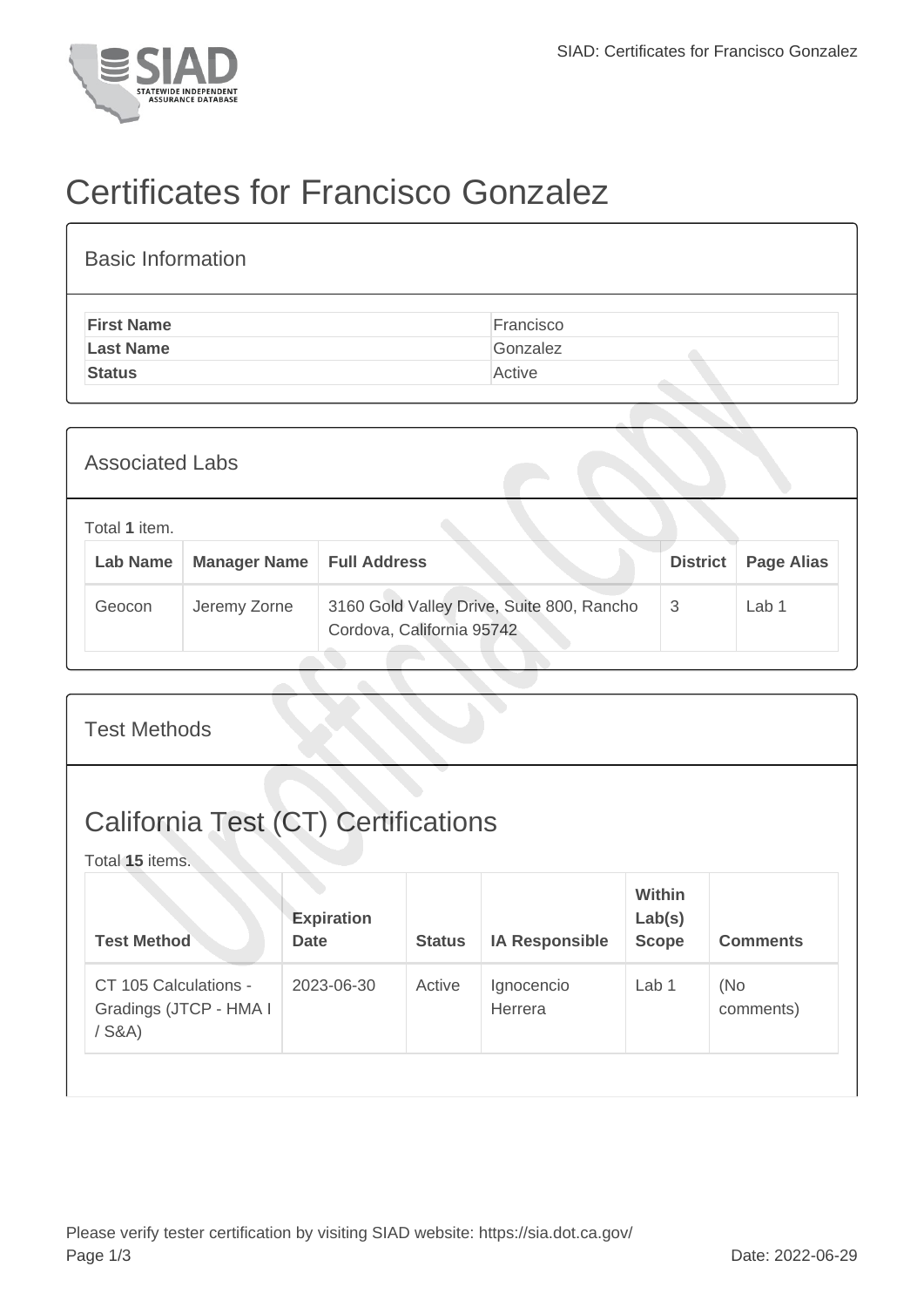

| <b>Test Method</b>                                             | <b>Expiration</b><br><b>Date</b> | <b>Status</b>  | <b>IA Responsible</b>         | <b>Within</b><br>Lab(s)<br><b>Scope</b> | <b>Comments</b>   |
|----------------------------------------------------------------|----------------------------------|----------------|-------------------------------|-----------------------------------------|-------------------|
| CT 125 AGG Sampling -<br><b>AGGREGATES</b>                     | 2023-03-12                       | Active         | <b>Jackie Treat</b>           | (No lab)                                | (No<br>comments)  |
| CT 125 GEN Sampling -<br><b>GENERAL</b>                        | 2023-03-12                       | Active         | <b>Jackie Treat</b>           | (No lab)                                | (No<br>comments)  |
| CT 125 HMA Sampling -<br><b>HMA</b>                            | 2023-03-12                       | Active         | <b>Jackie Treat</b>           | (No lab)                                | (No<br>comments)  |
| CT 231 Relative<br>Compaction - Nuclear<br>Gage                | 2023-03-12                       | Active         | <b>Jackie Treat</b>           | Lab <sub>1</sub>                        | (No)<br>comments) |
| CT 375 AC Density by<br>Nuclear Gage                           | 2023-03-12                       | Active         | <b>Jackie Treat</b>           | Lab 1                                   | (No<br>comments)  |
| CT 504 Air Content of<br>PCC - Pressure Method<br>(JTCP - PCC) | 2020-12-12                       | Expired        | <b>Biplab</b><br>Bhattacharya | Lab <sub>1</sub>                        | (No<br>comments)  |
| CT 518 Unit Weight -<br>PCC (JTCP - PCC)                       | 2020-12-12                       | Expired        | <b>Biplab</b><br>Bhattacharya | Lab 1                                   | (No<br>comments)  |
| CT 533 Ball Penetration<br>- PCC                               | 2019-03-13                       | Expired        | <b>Bomasur</b><br>Banzon      | Lab <sub>1</sub>                        | (No)<br>comments) |
| CT 539 Sampling Fresh<br>Concrete (JTCP - PCC)                 | 2020-12-12                       | <b>Expired</b> | <b>Biplab</b><br>Bhattacharya | Lab 1                                   | (No<br>comments)  |
| CT 540 Making<br>Cylinders - PCC (JTCP<br>$- PCC$              | 2020-12-12                       | Expired        | <b>Biplab</b><br>Bhattacharya | Lab 1                                   | (No)<br>comments) |